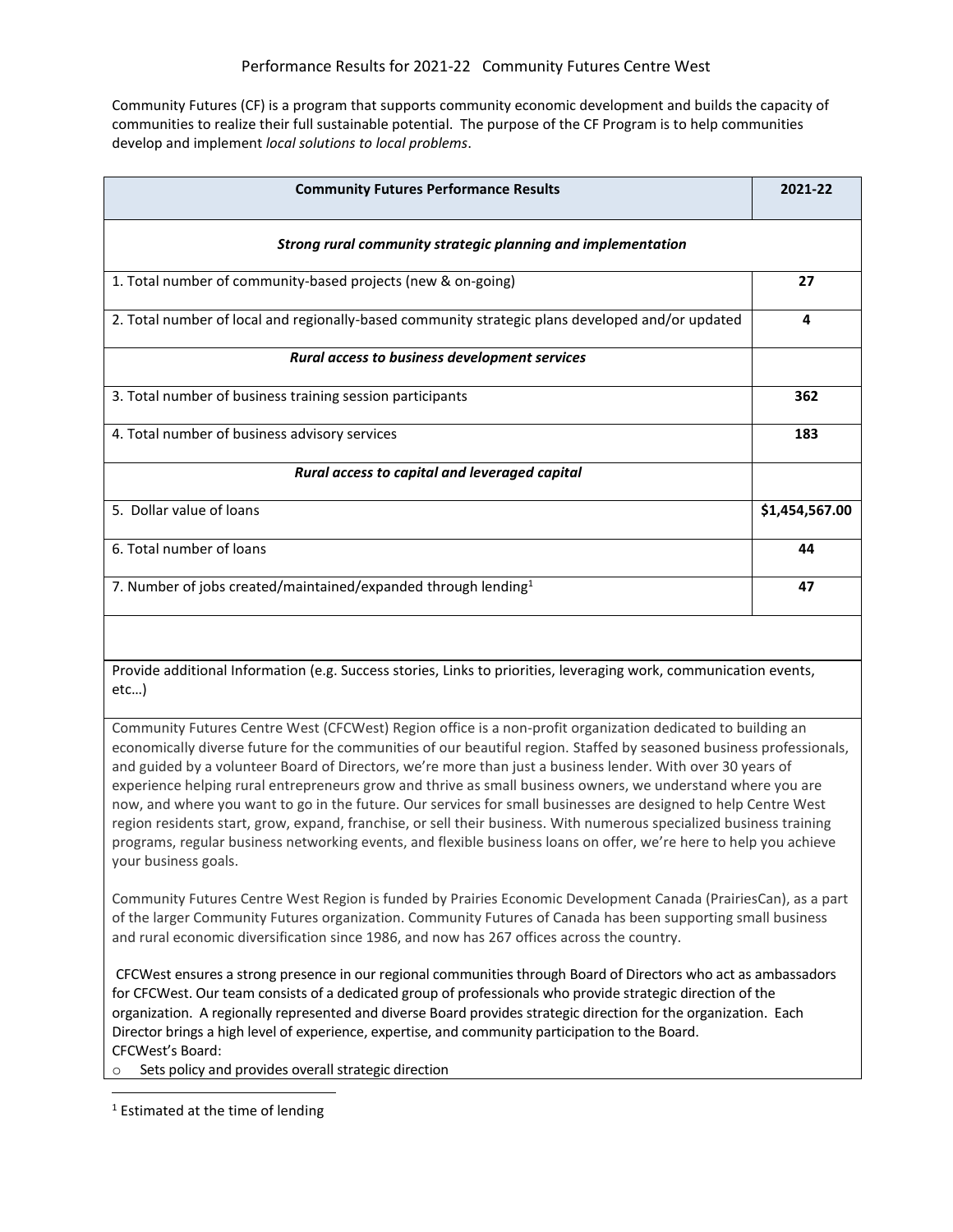- o Oversees appropriate management of funds
- o Ensures contribution agreement deliverables are met
- o Provides support and mentorship to the Executive Director
- o Ensures CFCWest participates, collaborates, and maintains positive community relations with partners, stakeholders, and funders within the region
- $\circ$  Participates in and promotes professional development and training for its members
- o Ensures overall organizational transparency is maintained and reporting is completed in a timely manner

CFCWest has a strong presence in the region by building strong communities connected to innovation and growth, resulting in Economic Growth & rural diversification. Our vision is to create a regional environment in which all businesses can be successful. CFCWest mission is as follows: CFCWest builds strong entrepreneurial communities though education and business support services. Communities in the CFCWest region have entrepreneurs and visionaries ready to tap into their potential, act on their ambition and show the world what makes our region great. CFCWest is no stranger to change. We've experienced growth over the past decade, bringing new residents, new businesses and challenges as both local and regional levels.

Our organization has never been more relevant than in the past two years, when Alberta was hit by an economic downturn in the oil & gas sector and, a full-blown pandemic. CFCWest was quick to adapt our operation and hit the ground running when the Rural Relief and Recovery Program was first unveiled in 2020-2021. During the 20-21 year, CFCWest disbursed 207 loans to regional business suffering from the impact of COVID-19. In the 21–22-year, CFCWest disbursed 50 RRRF loans as the pandemic moved into the second year. In total, CFCWest disbursed almost eight million dollars in relief funding to deserving businesses located in our region. CFCWest continues to service and support these clients as the pandemic subsides and recovery began. CFCWest has had contact with the majority of RRRF clients, and they welcomed our support through either programming or advisory services. A needs assessment is in the works for the 2022-2023 year in order to stay on top of client's needs as the region's businesses continue to recover from the effects of shutdowns and health restrictions imposed by the province. The following are quotes received by RRRF clients as the recovery process continues.

**"Thanks for reaching out. I've appreciated your team's proactive approach and it has been very helpful over the past 2 years."**

**"We have repaid the RRRF loan and have positioned ourselves well financially on our continued recovery. We are still down substantially, and my estimate is we are at least 2-3 years away from getting back to where we were. I don't have any specific questions and feel well supported so won't schedule a meeting unless there is anything you need from me."**

**"The financing we received from the Regional Relief and Recovery Fund provided the cash flow we needed to keep our operation going. It was very timely, and we appreciated the support in terms of financing from the RRRF loan as well as the ongoing business support we received from Community Futures Centre West."**

During the past year, CFCWest continued to support businesses and entrepreneurs by participating in relief projects, often partnering with our regional communities. We continued to grow the SMARTstart business training program by pivoting to online and virtual meetings. Three hundred and sixty-two clients received business training through the SMARTstart program in the 2021-2022 year.

The Succession Project was created to address the need for business succession planning education & business succession resources within our rural entrepreneurial communities. The project aimed to raise awareness of the issues and educate business owners and their circle of influence, such as CF Staff, banks personnel, realtors, municipal government employees and to provide resources through our vendors. In total, 56 full day and 48 half day training sessions were offered, far exceeding the projected numbers. In total, six businesses were sold as a direct